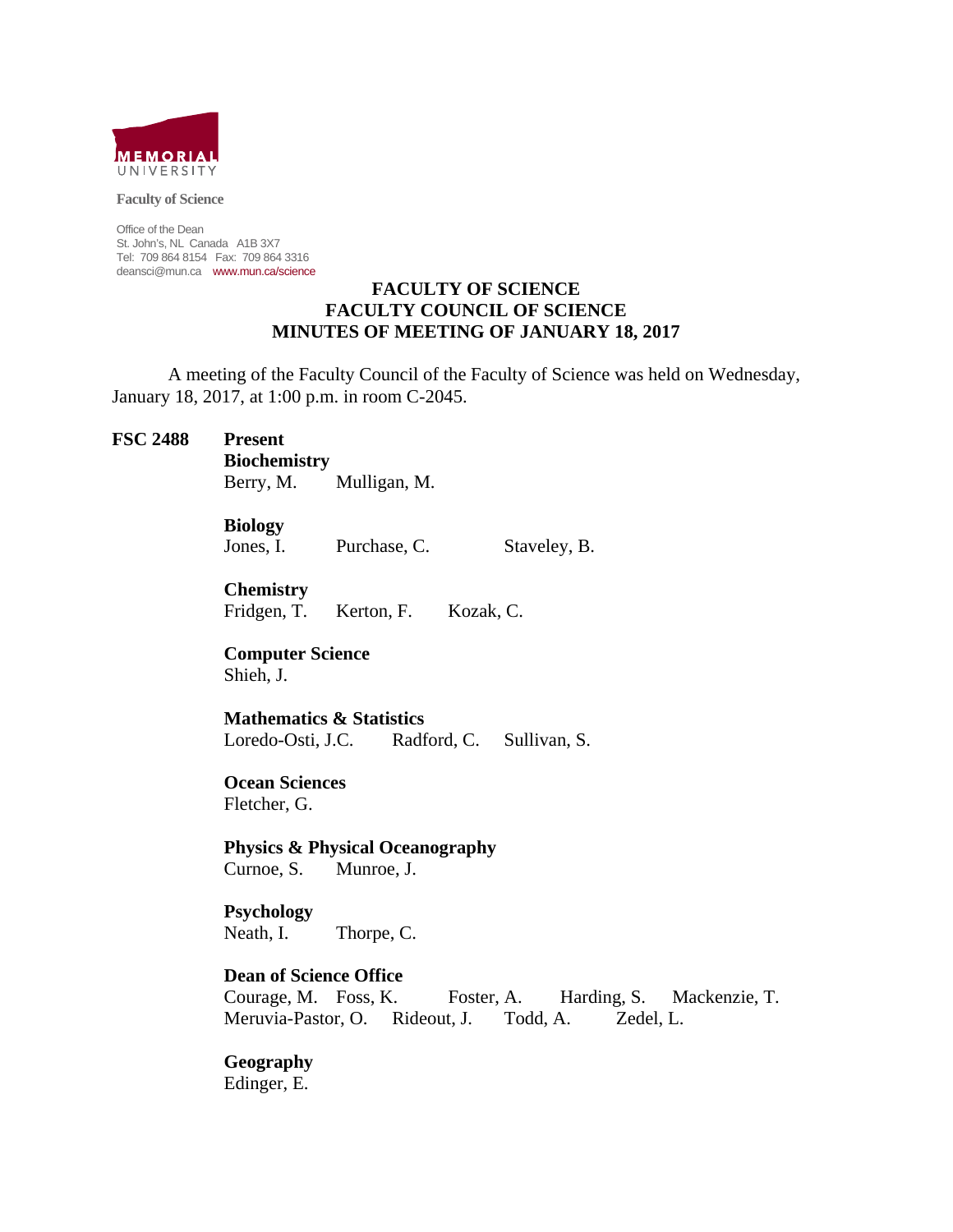**Library** Ambi, A.

 **Faculty of Business** Clift, T.

 **School of Graduate Studies** Farquharson, D.

 **Graduate Students** Alloway, H.

 **Undergraduate Students** Lacey, K.

**FSC 2489 Regrets Karen Dobbin-Williams** Collins Onodenalore Rebecca Matthews Edward Kendall Kris Poduska Xili Duan

# **FSC 2490 Adoption of Minutes**

**Moved:** Minutes of the December 7, 2016, meeting be adopted (Sullivan/Loredo-Osti). **Carried.** 

- **FSC 2491 Business Arising:** None
- **FSC 2492 Correspondence:** None
- **FSC 2493 Reports of Standing Committees:**

## **A. Undergraduate Studies Committee:**

Report presented by Shannon Sullivan, Chair, Undergraduate Studies Committee

Although there were no items for approval there were several updates provided:

- **a.** All items approved at the December meeting of Faculty Council have been approved by the Senate Committee on Undergraduate Studies (SCUGS) and will now move along to be approved by Senate.
- **b.** SCUGS also approved changes in the Faculty of Humanities and Social Sciences for English courses offerings. First year English courses are being replaced with reformatted offerings. Programs within the Faculty of Science that require English courses will automatically be updated in the calendar with the new English course numbers and descriptions.
- **c.** There are two projects underway within the Faculty of Science Undergraduate Studies Committee. One is to identify the critical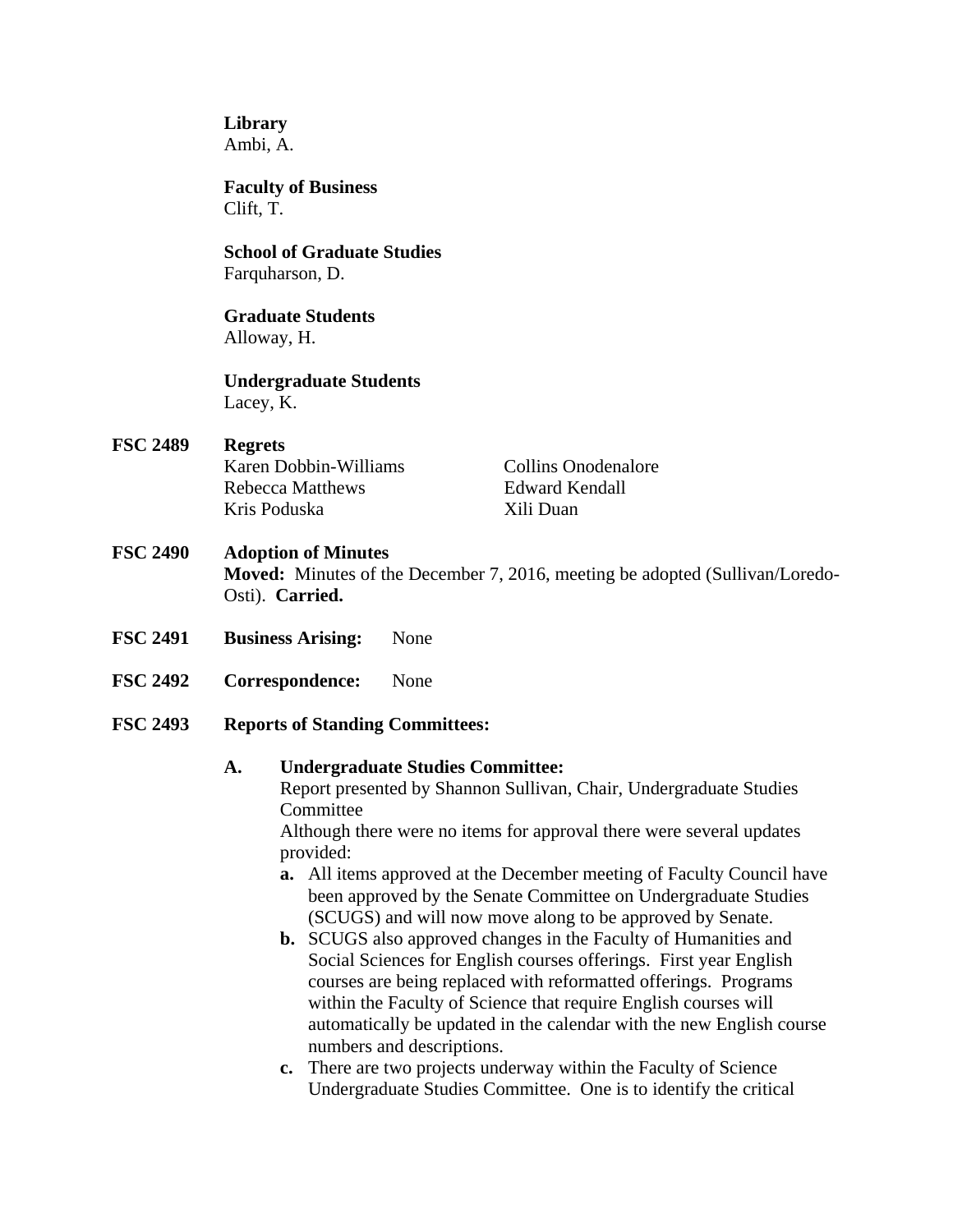reading and writing requirements to replace the current English course requirements in the BSc programs. A proposal should be available in the near future. A second project is a revision of the general regulations for the Faculty of Science. Departments will receive a draft in the near future for their comments and suggestions.

- **d.** Departments are reminded to begin work on calendar changes for the 2018/19 academic calendar.
- **B. Graduate Studies Committee:**

Report presented by J.C. Loredo-Osti, Chair, Graduate Studies Committee **a. Moved:** Department of Chemistry, calendar changes (Loredo-

- Osti/Fridgen). **Carried.**
- **C. Nominating Committee:** None
- **D. Library Committee:** None

# **FSC 2494 Reports of Chair in Teaching & Learning and Embedded DELTS Teaching Consultant:**

Report presented by Amy Todd, Embedded Teaching Consultant

 The awards process and Teaching and Learning Fund cycle will begin soon. The call for President's Award nominations will be out in February. Also, information about the Dean's Awards will be circulated shortly. Departments are urged to nominate deserving people for these awards.

- **FSC 2495 Reports of Delegates from Other Councils:** None
- **FSC 2496 Presentation by Gordon Deveau (NSERC) and Paula Clark (RDC):** Presentation was cancelled due to illness.

#### **FSC 2497 Report of the Dean**

Presented by Mary Courage, Interim Dean.

Mark Abrahams mentioned at a previous council meeting that Mary Wall was to receive a President's Award for Distinguished Service and offered her our sincere congratulations. The Interim Dean also acknowledged several other recipients of President's Awards and offered them congratulations as well. These are:

Danny Dyer, Mathematics & Statistics – Distinguished Teaching Award Brent Snook, Psychology – Outstanding Graduate and Postgraduate Supervision Chris Rowley, Chemistry – President's Award for Outstanding Research

The time has come to submit nominations for the Dean of Science Awards: Distinguished Scholar, Distinguished Service, and Distinguished Teacher. Andy Foster, Associate Dean (Undergraduate and Administration) has emailed out the terms of reference and application procedures. Please identify faculty and staff in your respective departments who would be competitive for these awards. Faculty